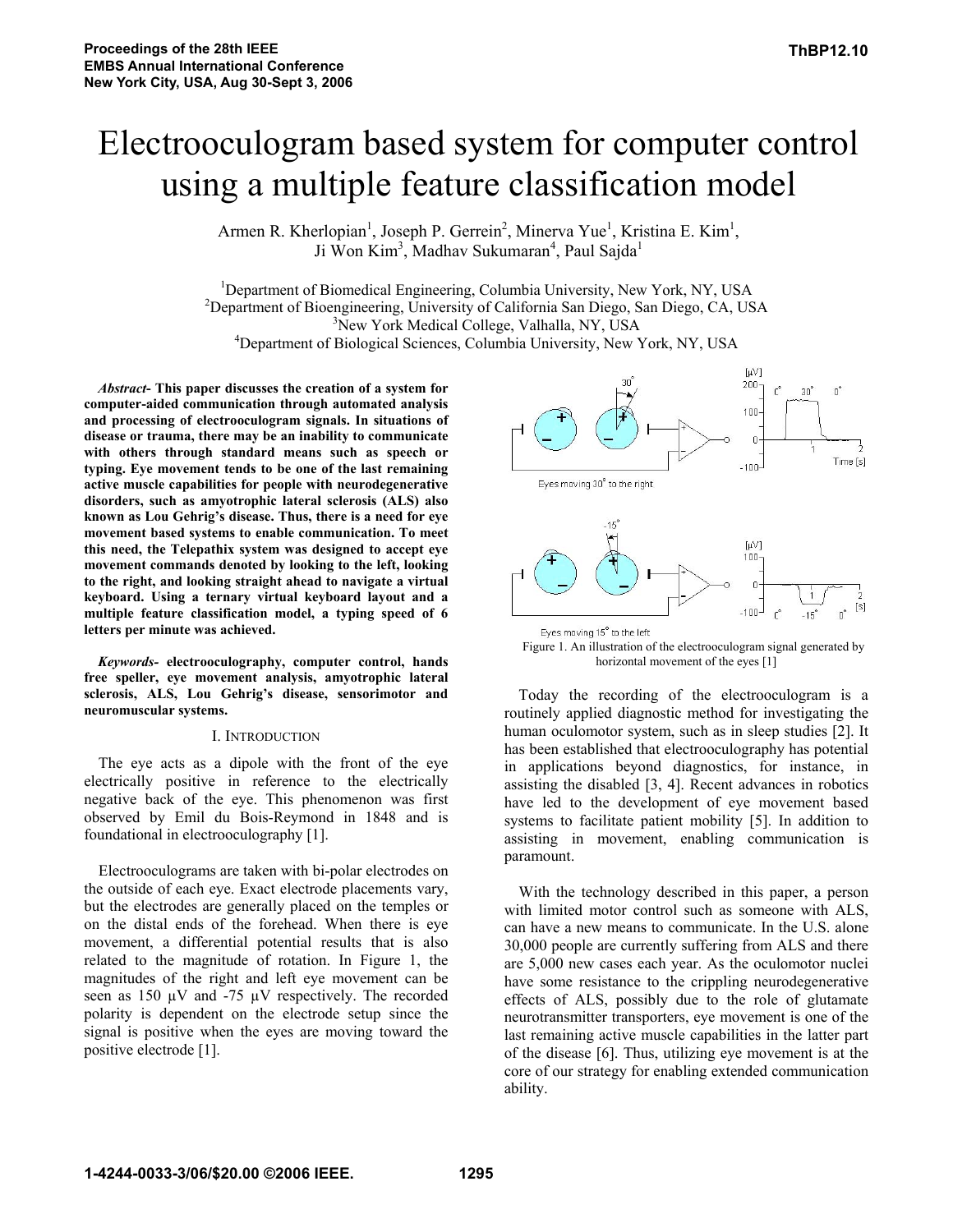# II. METHODOLOGY

The system, named Telepathix, was created to allow users to interact with a computer only by moving their eyes. The system prompts the user to make eye movement commands to navigate the ternary keyboard shown in Figure 2. With each successive eye movement command (*Left*, *Center*, or *Right*) the keyboard iteratively splits into thirds until a letter is chosen. The letter selection process ends when the user initiates the stop sequence by "typing" two blank spaces.



Figure 2. Ternary keyboard for electroocular spelling interface

## *A. User Interface*

The Telepathix system employs a multi-colored virtual keyboard and a prompt line to facilitate usage. If the user wanted to spell "*hi*" using eye movement commands and was presented with the keyboard in Figure 2, he or she would go through an iterative three step process to select each letter. Specifically in the "*hi*" case, when prompted, the user would first make a *Left* eye movement command to select the left third, or blue third, of the keyboard. Then the keyboard would change, only to present the nine letters of the selected third. Next, the user would make a *Right* eye movement command to select a third of the blue letters, namely, the *g*, *h*, and *i*. The interface would then orient the final three letters horizontally, and so the user would make a *Center* eye movement command to select the *h*. Thus, the user would have selected the *h*. Choosing the *i* would be a similar process.

#### *B. System Setup*

Signals were acquired through two bi-polar electrodes placed on the user's forehead. The overall system setup can be seen in Figure 3. The Gould box was used for basic filtering and signal amplification, the Data Acquisition (DAQ) hardware for converting signals from analog to digital form, and the Laptop for digital signal processing, classification, and user feedback. The signals were acquired at 200 samples per second and for three second time windows.



Figure 3. System setup showing major components

## *C. Ideal Signals*

In Figure 4, there are four instances of clearly identifiable eye movement commands: *Center* as denoted by a comparatively flat line due to no eye movement, *Left* as denoted by an initial positive potential followed by a negative potential, *Right* as denoted by an initial negative potential followed by a positive potential, and *Blinks* as denoted by sharp lower magnitude peaks.



Figure 4. Recorded eye movement commands to navigate keyboard

Ideally, the user's eye movement commands would always result in clearly distinguishable signals as shown in Figure 4. The classification problem of determining where the user wanted to go on the keyboard would in turn be much simpler. However, clearly distinguishable signals are not always acquired, as can be seen in the eighth exemplar of a live spelling trial shown in Figure 5.



Figure 5. Possible *Right* or *Center* eye movement command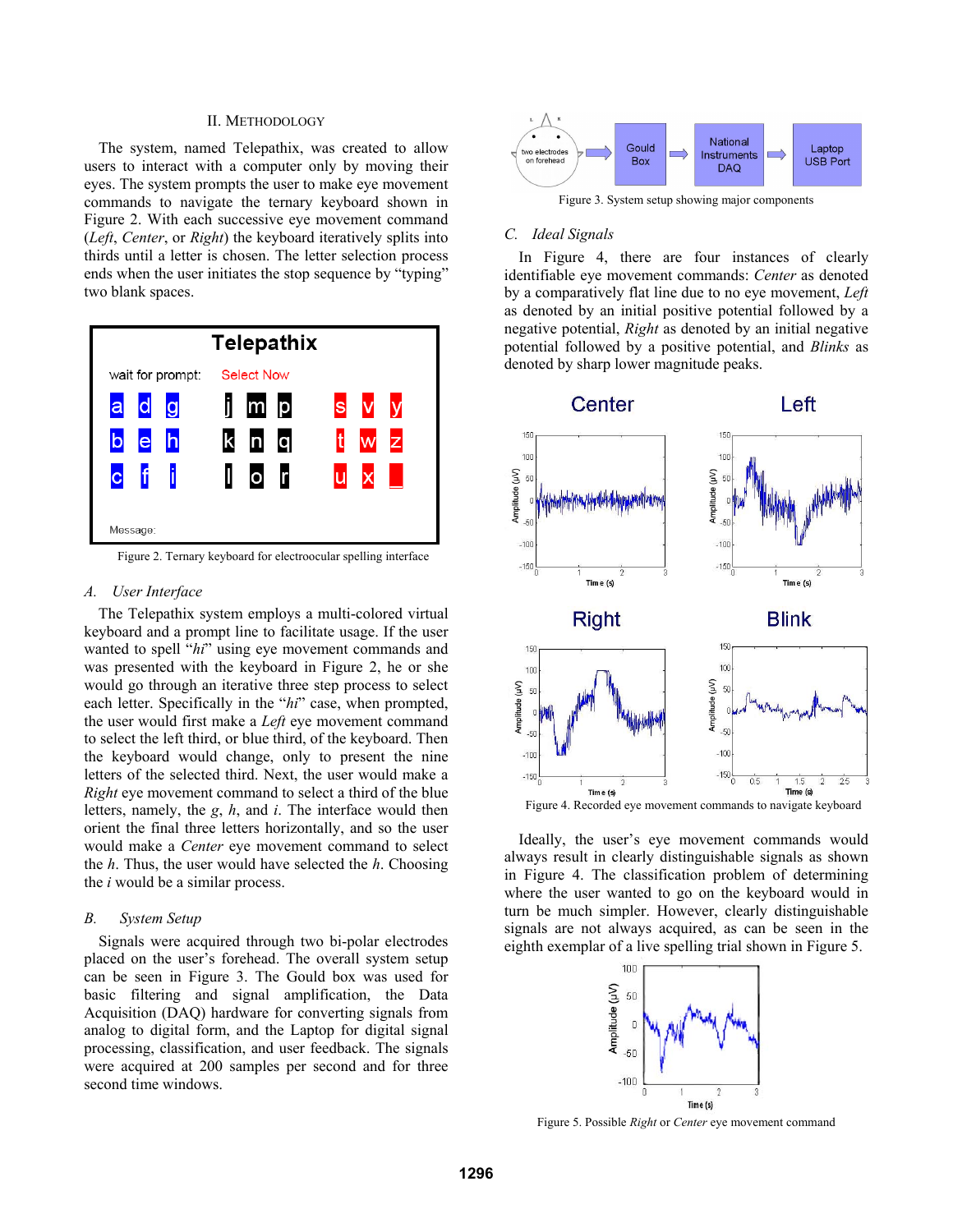# *Filtering*

To assist in choosing appropriate features and to have a stronger foundation for a classification scheme, a smoothing filter was employed to improve the ability to distinguish the exemplars and thus their respective eye movement commands. Two examples of filtered signals, one being the ambiguous signal from above and the other a clear signal, are seen in Figure 6. After filtering, *Center* and *Left* eye movement commands were determined.



Figure 6. Effect of smoothing filter (bottom two panels) on original signal data (top two panels)

#### *E. Feature Identification*

To create a robust classifier, representative and significant features must be selected. The following are the set of features that were explored in developing a classification scheme:

> 1. Peak Polarity – *Left* and *Right* commands correspond to positive and negative potentials, respectively.

> 2. Slope – In comparison to noise and artifacts, there exists a characteristic slope for potential changes due to eye movement.

> 3. Threshold – Left and Right commands generally exceed a set value in their respective directions.

> 4. Mean Value – Since the Center command is given by no eye movement, the mean for those commands should be near zero.

> 5. Command Timing – Since the user is prompted and then a three second command recording window opens, the true command signal start point should be expected with a slight delay due to human response time.

> 6. Peak Duration – In comparison to noise or interference, true command signals have characteristic peak durations.

7. Correlation of Model Peak – A characteristic peak can be created and used to serve as a model to find similar peaks in other signals.

# *F. Classification*

The classifier is used to determine true eye movement commands amidst random eye movement and noise. The three eye movement commands each have unique characteristics, but the *Center* command significantly differs from both the *Left* and *Right* commands in that there should be no major peaks. Thus, first grouping the signals into two categories, Center Commands and Non-Center Commands, was a useful step in the overall classification scheme. This concept is illustrated in Figure 7 as a hierarchical clustering procedure using divisive steps.



Figure 7. Hierarchical Clustering Procedure

In order to clearly distinguish the command signals, several features were used in tandem. During a signal acquisition time window, multiple signals may be present. For example, after the user makes a *Left* eye movement command, the person may blink or even accidentally make a *Right* eye movement command. Thus, to improve translation of the user's intent, the first present eye movement command is processed. This triggering approach also allows an experienced user to rest after he or she has given the eye movement command. Accounting for the degree of the peak slopes as well as peak mean values is a reliable classification scheme for this application. A trial for spelling a five-letter word is shown in Figure 8 with each eye movement command plotted. A total of 15 points is shown since choosing a letter entails making three eye movement commands.



Figure 8. Feature space for a single spelling trial consisting of a total of 15 eye movement commands